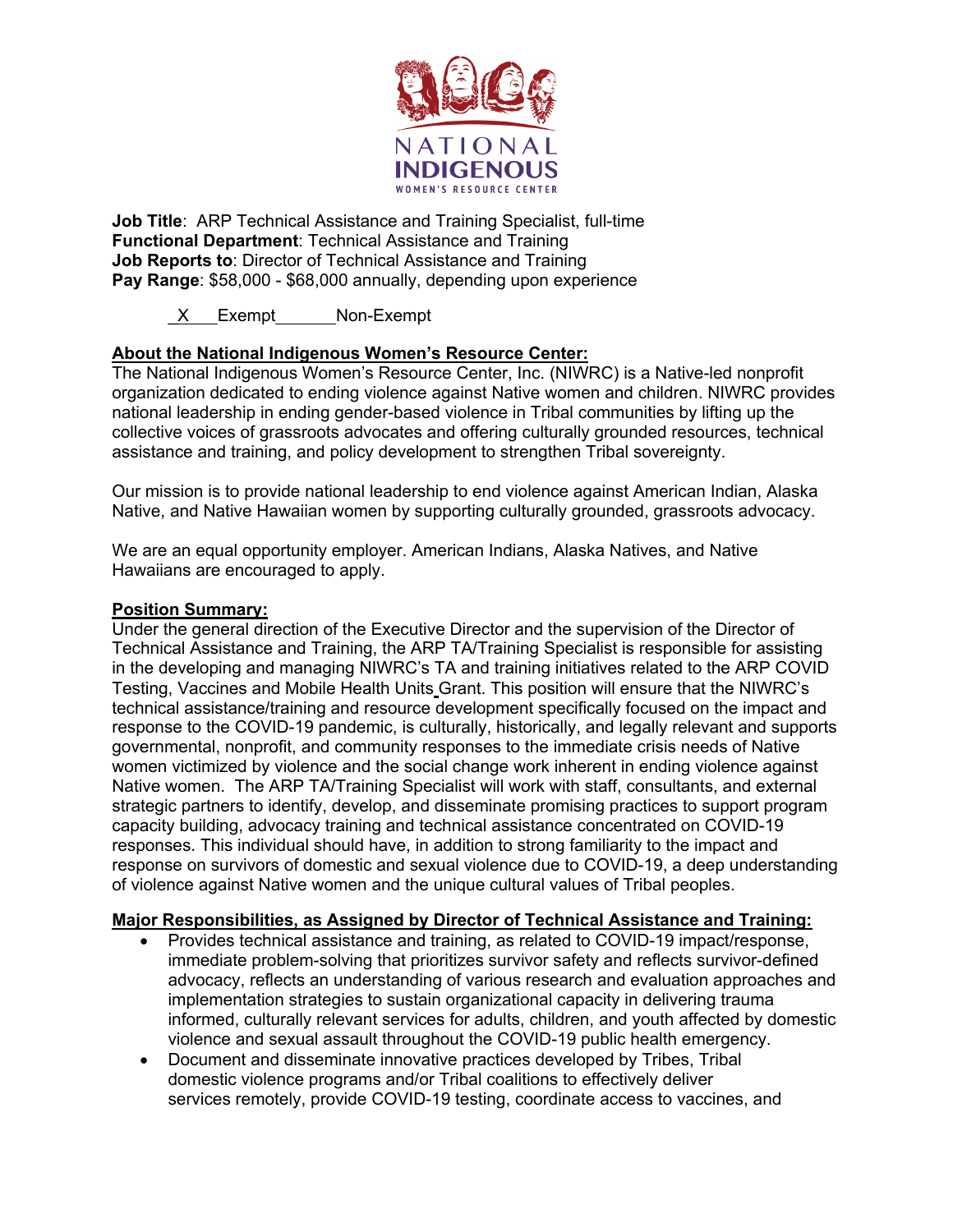partner with mobile health units or in other modes that mitigate the spread of the COVID-19 virus.

- Provide training, technical assistance, and resources/policy development that will help increase public awareness about best practices for providing access to COVID-19 testing, vaccines, and mobile health units for domestic violence survivors and their dependents, including lifting up best practices that support Tribal populations and rural communities in mitigating the spread of the COVID-19 virus and safely support domestic violence survivors.
- Network with Native domestic violence and sexual assault programs, Tribal coalitions, national Tribal organizations, and other key organizations to help identify types and scope of TA services to be provided concerning domestic violence, sexual assault, dating violence, stalking, sex trafficking and other issues that intersect with domestic violence against Native women.
- Establish an annual training schedule based on identified issues and needs, and in coordination with the Technical Assistance and Training Team, including the ARP Survivors of Domestic and Sexual Violence Technical Assistance and Training Specialist.
- Organize and offer, in coordination with the ARP Survivors of Domestic and Sexual Violence Technical Assistance and Training Specialist and TAT Team, effective and contextualized, culturally relevant training and resources to domestic and sexual violence advocates and practitioners related to violence against Native women and COVID-19, including:
	- o Fact sheets, model policies, resources such as templates/emergency codes for COVID-19 housing, responses, etc.
	- o Webinars focused on Q&A on COVID-19 related policies and practices, ARP grants.
	- $\circ$  Quarterly Conversations with The Field/Listening sessions, documenting the impact of Covid closures and responses, related Tribal disaster preparedness practices and policies and create materials to disseminate on best practices and model programming.
	- $\circ$  Develop resources for specifically for advocates (i.e., grieving, "burn-out," wellness/supportive practices).
	- o Develop survivors' resources, including materials centered on culturally based practices and a resource guide on those practices and other wellness/supportive practices within the context of domestic and sexual violence.
- Identify COVID-19 related resource information for dissemination and inclusion in NIWRC's Resource Library, including, but not limited to available funding, program announcements, training events, news articles, research results, promising practices, information about programs and initiatives already underway that have made changes in their communities; to foster information sharing among parties interested in addressing the problem and developing creative solutions.
- Engage consultants to assist in research, resource development, facilitation of webinars and listening sessions, and provision of TA.
- Timely respond to requests for training and/or technical assistance and record in the NIWRC TA ticketing system as appropriate.
- Maintain open and timely communication with the TA/Training team on the status of assignments and ensure coordination with the Director of TA/Training on all requests for assistance.
- Other duties or responsibilities, as assigned.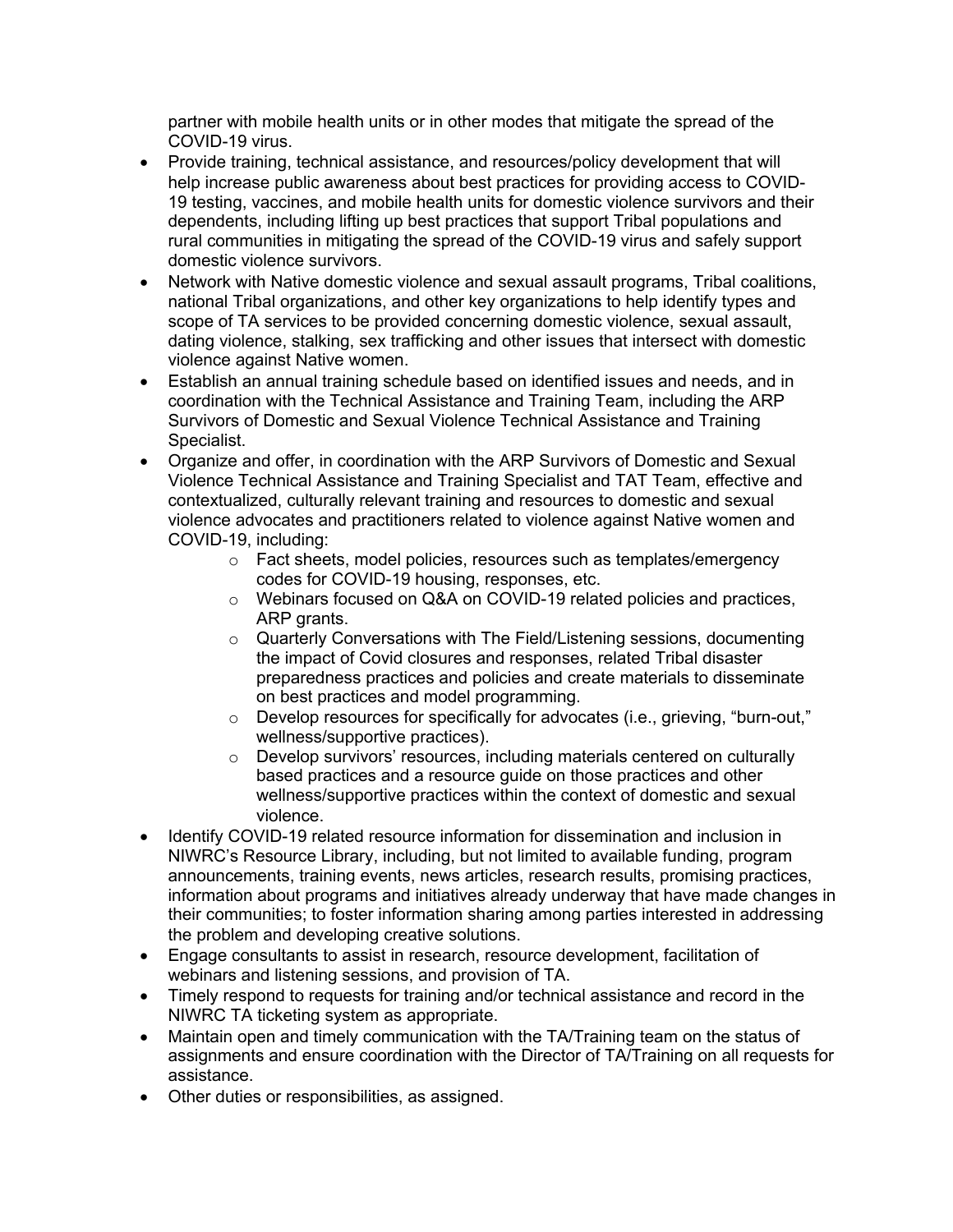## **Minimum Requirements:**

- Education Prefer a minimum of a B.A. or B.S. degree in an area of study deemed relevant. Master's degree preferred. Or demonstratable, comparable work experience.
- Experience A minimum of four years working in the domestic/sexual violence field in Tribal communities.
- Knowledgeable about the impact and responses to the COVID-19 pandemic on survivors in indigenous communities
- Exceptional research, analytical, original writing and editing skills; ability to communicate complex information clearly in writing and in oral presentations to a range of audiences at the Tribal, regional, national, and international levels.
- A demonstrated understanding of the history of American Indian and Alaska Native Tribal governments, laws, and customs.
- A demonstrated understanding of violence against Native women crimes and responses throughout the Unites States, especially throughout Indian country, Alaska Native villages, and in Hawaii.
- Ability to resolve issues quickly and make decisions in a collaborative culture. Demonstrated ability to develop and maintain effective working relationships.
- Knowledge of Tribal, state, and national advocacy organizations working to effect social change and that address the issue of violence against Native women.
- Knowledge of and experience in advocacy directly pertaining to domestic and sexual violence, social and legal justice, systems advocacy, and social change; Tribal governments and the legislative process.
- Ability to inform, plan, coordinate, collaborate, prioritize, and execute in a fast-paced environment, and to work effectively under rigid deadlines.
- Willingness to take direction and manage time and assignments in a transparent and open manner.
- Experience living and/or working in Native communities preferred.
- Willingness and ability to travel nationally.
- Competence working with virtual platforms (Zoom etc.), Google Docs, Excel and/or comparable applications/software.

### **Work Habits:**

- Collaborative
- Self-Starter
- Organized
- Reliable
- Respectful
- Excellent communicator
- Accountable
- Honest
- Strategically forward looking
- Competent
- Inspiring
- Ability to multitask and work under tight deadlines

**Signature**: \_\_\_\_\_\_\_\_\_\_\_\_\_\_\_\_\_\_\_\_\_\_\_\_\_\_\_\_\_\_\_\_\_\_\_\_\_\_\_\_\_\_ **Date** \_\_\_\_\_\_\_\_\_\_\_\_\_\_\_\_\_\_\_\_